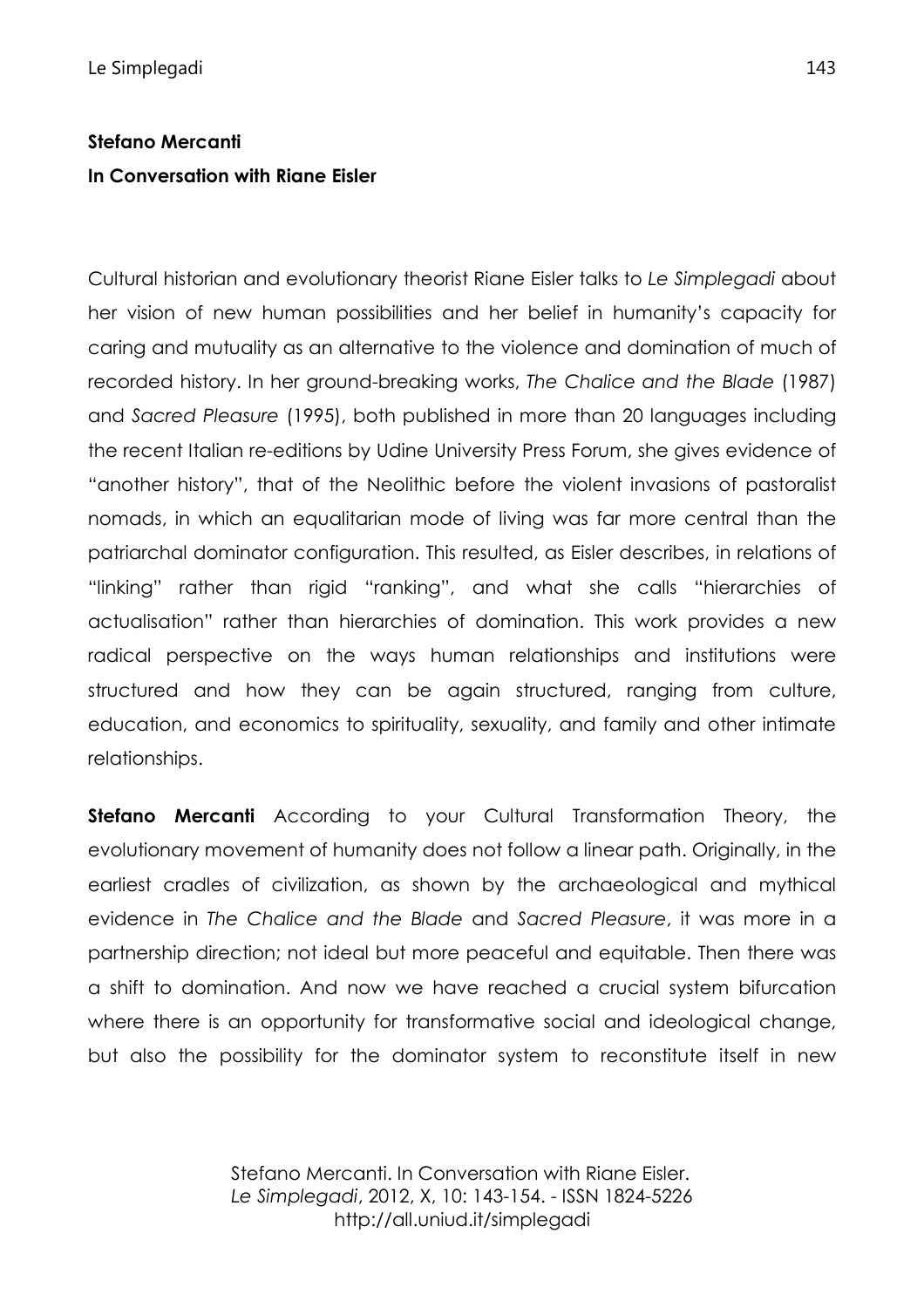institutional and ideological forms. Do you believe that we are progressing enough toward a partnership model?

**Riane Eisler** We are actually in a period of regression. Yet we *can* move forward. To do so, however, we need an integrated approach.

Modern history has been a spiral upward movement from domination to partnership. That is the good news. The bad news is that this movement has been fiercely resisted and punctuated by periodic dips to the domination side.

Think back only a few hundred years, to the European Middle Ages. While there were some partnership elements, basically it looked like the Taliban with its rigid theocratic controls, its Inquisition with death by torture for so-called "heretics" and "witches", its Crusades or Holy Wars, and its strict subordination of women and children – so much so that theologians even debated whether women, like men, have immortal souls.

Then, over the last centuries more and more people challenged traditions of domination. Through one progressive social movement after another, they challenged the so-called "divinely ordained" rights of kings to rule over their "subjects", of men to rule over the women and children in the "castles" of their homes, of one race to rule over a supposedly "inferior" race, all the way to today's challenge to the once hallowed "conquest of nature" – which at our level of technological development threatens our very survival.

There were many gains. But most of these movements focused on dismantling the top of the dominator pyramid – political, economic, and religious domination in the state or tribe – without adequate attention to the pyramid's foundations: the formative family and gender relations. These are the relations where people learn early on either to respect human rights or to accept human rights violations are normal, and even moral.

So unless we pay attention to these relations, dominator systems will keep rebuilding themselves on these foundations in different forms. These can range from the totalitarian Nazi and Soviet regimes of the early 20<sup>th</sup> century to the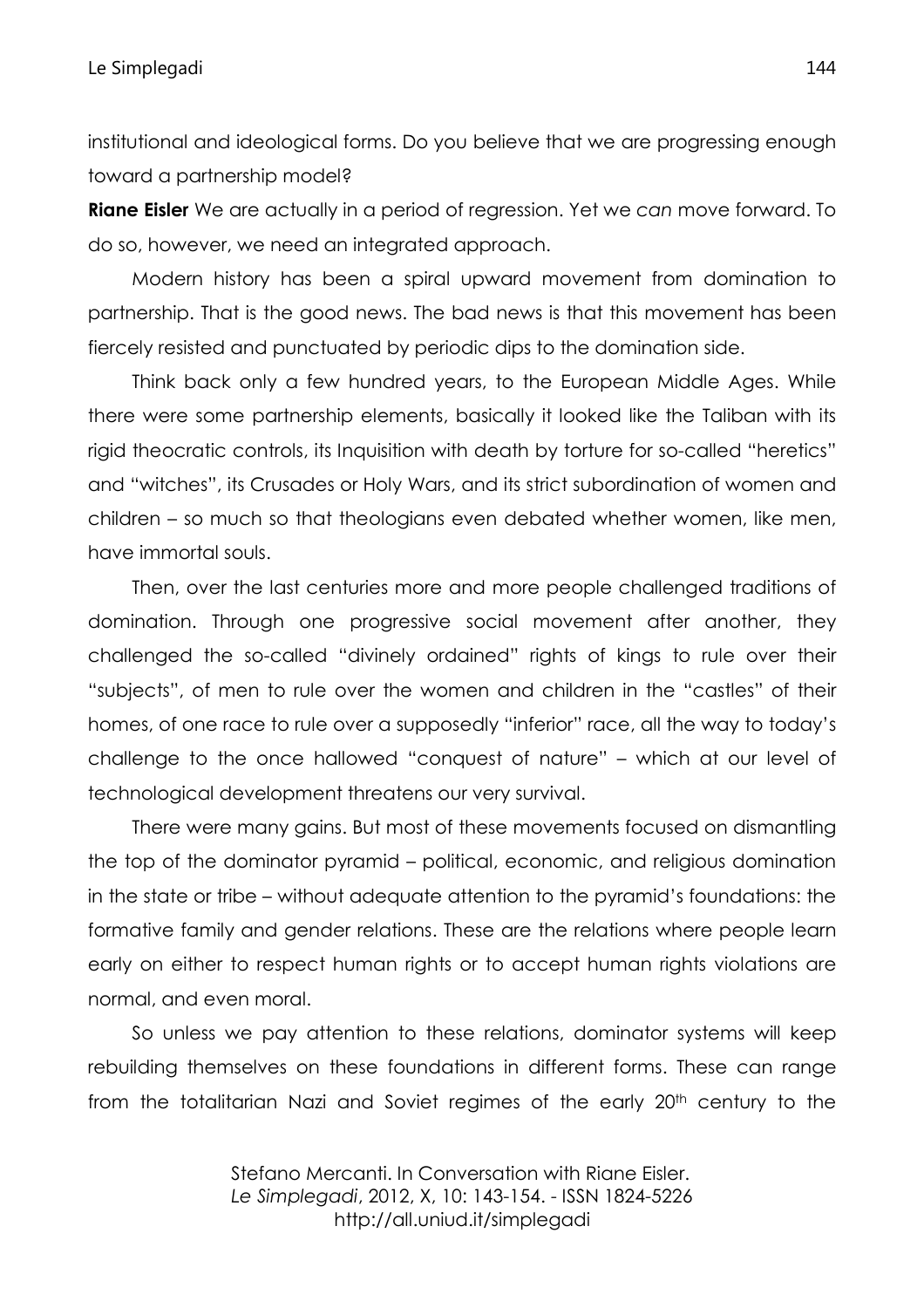religious fundamentalism of the 21<sup>st</sup> – which is actually dominator fundamentalism, because it seeks to push us back to the three core elements of domination systems: an authoritarian family and society, the use of fear and force to maintain control, and the rigid subordination of women and children.

Yet these connections are not visible if we look at societies through the lenses of old social categories such as religious vs. secular, right vs. left, capitalist vs. socialist, Eastern vs. Western, and so forth.

**SM** You write of patterns that are visible once we use the lenses of the partnership system and the domination system. Can you explain more about that?

**RE** Consider that a top priority for the repressive and violent Nazis was getting women back into their "traditional" place in a "traditional" family – code words for a top-down, male-dominated, authoritarian family where children learn that it is very painful to question orders, no matter how unjust. When Stalin came to power he too pushed for a return to a male-dominated family. And of course this was the top priority for Khomeini in Iran, as it still is for fundamentalists of all stripes – be they Eastern or Western – who, not coincidentally, also believe in 'holy wars' and authoritarian rule in the state or tribe.

These are all connected, mutually supporting components of dominator systems. Yet, ironically, many people who consider themselves progressives still view violations of women's and children's human rights as "just" women's and children's issues – to be addressed only after 'more important problems' have been resolved.

You would not try to build a house without a plan or blueprint of the whole house – including its foundations. In the same way, we need the social blueprint of the partnership configuration to build a more equitable, caring, and sustainable future. And here too, we have to pay particular attention to building its foundations in the formative relations that are the models (of either partnership or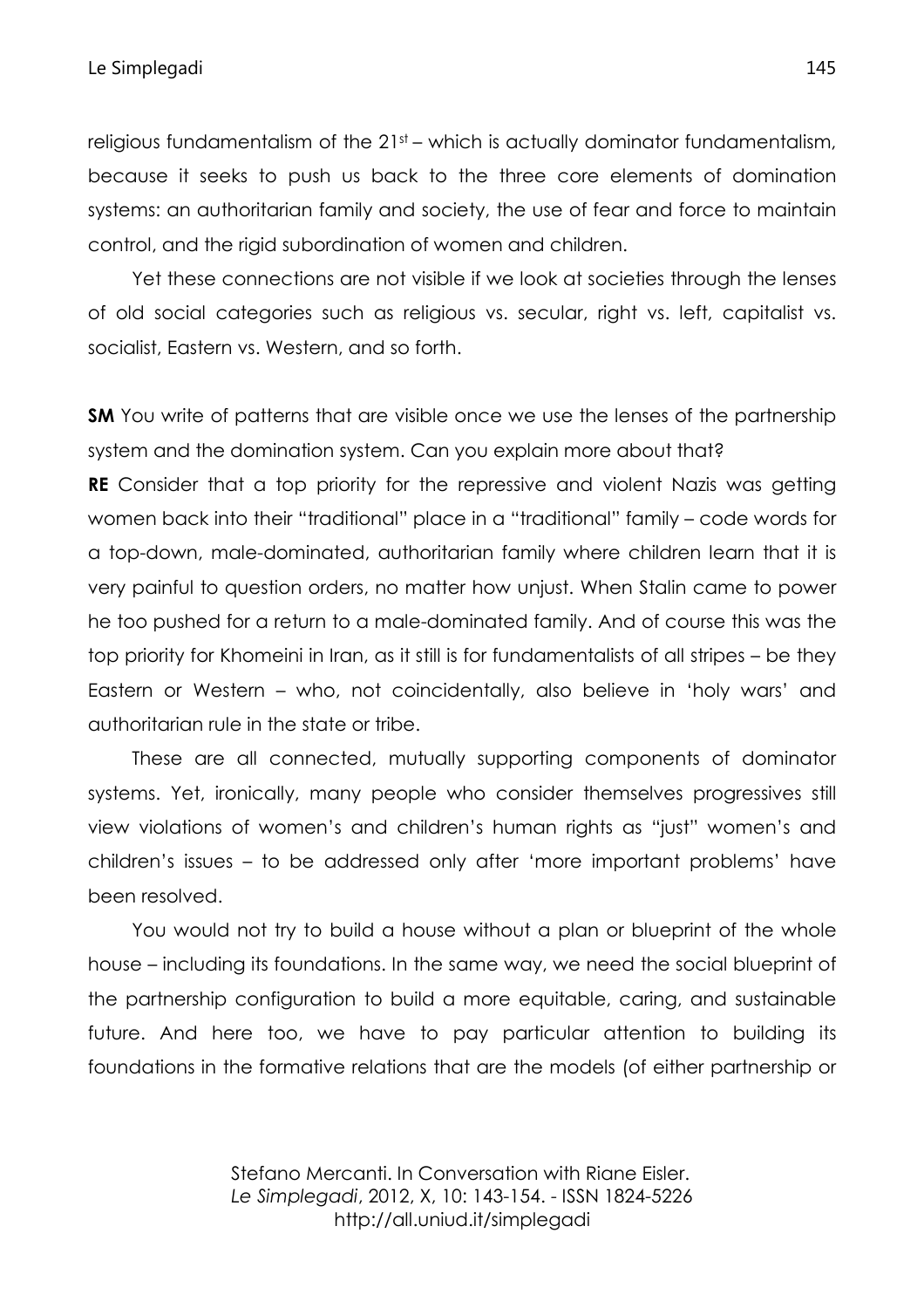domination) that children first learn, and that neuroscience tells us affect nothing less than the development of our brains.

**SM** The tension between dominator and partnership models has deeply conditioned both our public and private spheres. Differences between women and men are still very much emphasised in oppositional ways and seen constantly at war. How can women and men awaken from this dominator trance and develop a 'fully human' consciousness where both masculinity and femininity are expressed as integral?

**RE** An important aspect of the movement toward partnership is leaving behind the old dominator socialisation that put women and men in straitjackets, constricting each of our human potentials. For instance, leadership is supposed to be a male trait. Well, women can be leaders. But if a woman gives directions, if she is assertive, she is under the old system unfeminine, a "ball-breaker". The other side of the coin is that if men are caring, if men are sensitive, they are devalued as "effeminate", as "sissies", not only by other men but often by women.

This kind of thinking is indeed part of the "dominator trance" – and so is the notion that when we talk of gender it is a matter of women against men or men against women. Actually, we are talking about something fundamental to social health that affects girls and boys, men and women, in all aspects of our lives. But we cannot see this through the lenses of conventional categories such as right or left, religious or secular, eastern or western, and so on.

By contrast, the contrasting social configurations of the dominator system and the partnership system show the key importance of how the roles and relations of the female and male halves of humanity are constructed. We can then connect the dots – and make lasting progress.

As long as boys and men learn to equate 'real masculinity' with violence and control – be it through 'heroic' epics, war toys, or violent TV, films, and video games – can we realistically expect to end the arms build-ups that are today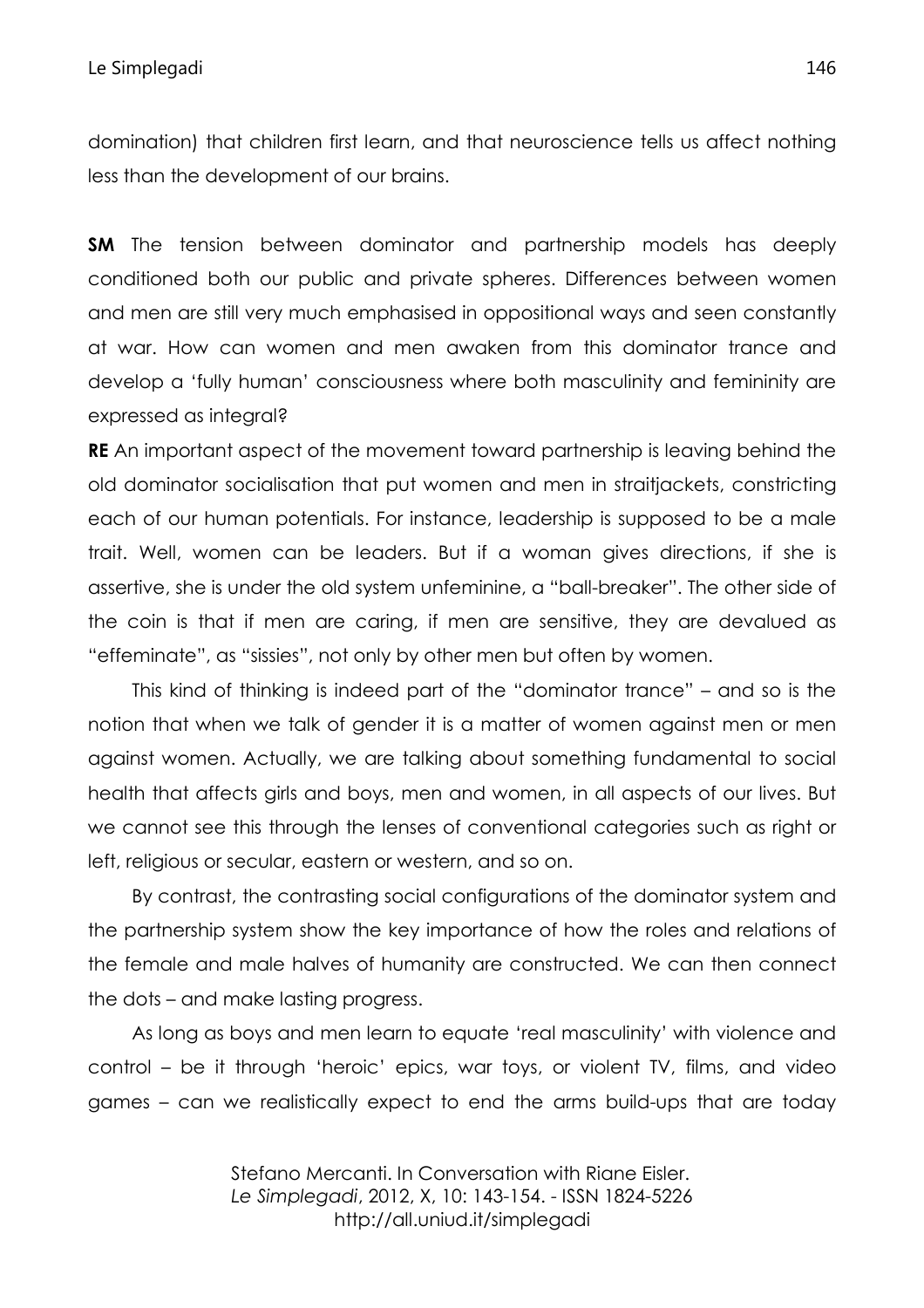bankrupting our world and the terrorism and aggressive warfare that in our age of nuclear and chemical warfare or terrorism threaten our survival? As long as women are only a small minority in policy and decision-making, can we seriously talk about "representative democracy"?

Can we realistically expect to end racism, anti-Semitism, and other ugly isms as long as children learn to equate difference – beginning with the fundamental difference between female and male – with superiority or inferiority, with dominating or being dominated, with being served or serving? And when we learn this early on, before our brains and our critical faculties are fully formed, that way of seeing difference can then automatically be applied to a different race, religion, ethnicity, sexual orientation, and so on.

**SM** Your book *Sacred Pleasure* looks at spirituality and sexuality, as well as romantic love, parenting, and just about everything else, from this new perspective. Can you elaborate?

**RE** My multidisciplinary, cross-cultural, historical research shows that how a society constructs the roles and relations of the two basic halves of humanity – women and men – not only affects women's and men's individual life options; it affects families, education, religion, politics, economics, and yes, sexuality and spirituality.

That is one of the key themes of *Sacred Pleasure: Sex, Myth, and the Politics of the Body.* Masters and Johnson and other sexologists write of the "pleasure bond" as conducive to mutuality in sexual relations. But this would disrupt rankings of domination, so male control of the female body is integral to the construction of sexuality in societies that orient closely to the dominator system.

One very powerful mechanism to achieve this is the erotisation of domination. For example, the medieval Church made it a sin to have sexual intercourse in any way other than the man-on-top/woman-on-bottom position, a teaching still exported centuries later by Christian missionaries – hence the term "missionary position".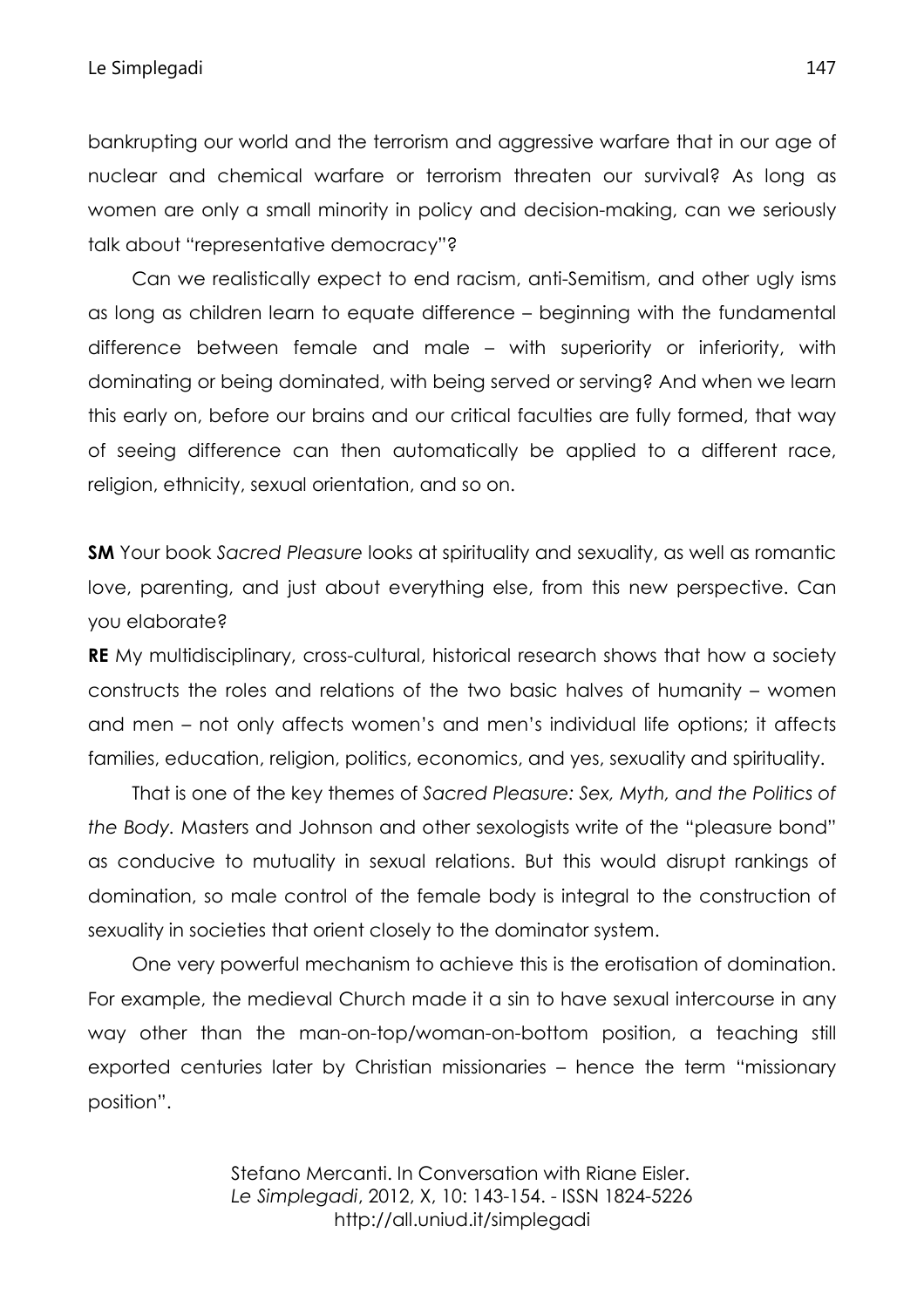A related strategy is to link sex with violence, as we see in a plethora of cultural images – from all the stories and classical paintings of rapes (Lucrecia, Europa, and so on) to much of contemporary pornography and 'entertainment'. This erotisation of violence not only serves to maintain male dominance; it reinforces a male socialization for all kinds of violence in a variation of the famous Pavlov findings that when dogs are conditioned to associate food with a ringing bell they will salivate just from the ring of the bell. And of course, violence is integral to dominator systems, as rigid rankings of domination must ultimately be maintained through fear and force.

Still another way sexuality is distorted in dominator systems is to vilify women's sexuality as dangerous to men. This is a common dogma in both Eastern and Western religions, which equate man with spirit and woman with the supposedly sinful and inferior body.

All this is in sharp contrast to earlier more partnership traditions where sexuality and spirituality were linked. We vividly see this linking in prehistoric art of the "sacred marriage" – and even as late as the Mesopotamian Hymns of Inanna, the revered Goddess of Love and Procreation, celebrating her sexual union with Dumuzi not only in romantic terms but as part of the annual renewal of nature through her life-giving and nurturing powers.

That today many women and men are trying to reclaim these ancient traditions is part of the movement toward partnership.

**SM** In your books, including the most recent *The Real Wealth of Nations* (2008), you have emphasised the partnership values of caring, equality and empathy as the core elements of any fundamental cultural and economic transformation. You suggest that our historical models of economics came out of a system of domination. What do you mean?

**RE:** We inherited economic systems in which, basically, those at top are privileged and those at the bottom get the droppings from the table. If we re-examine the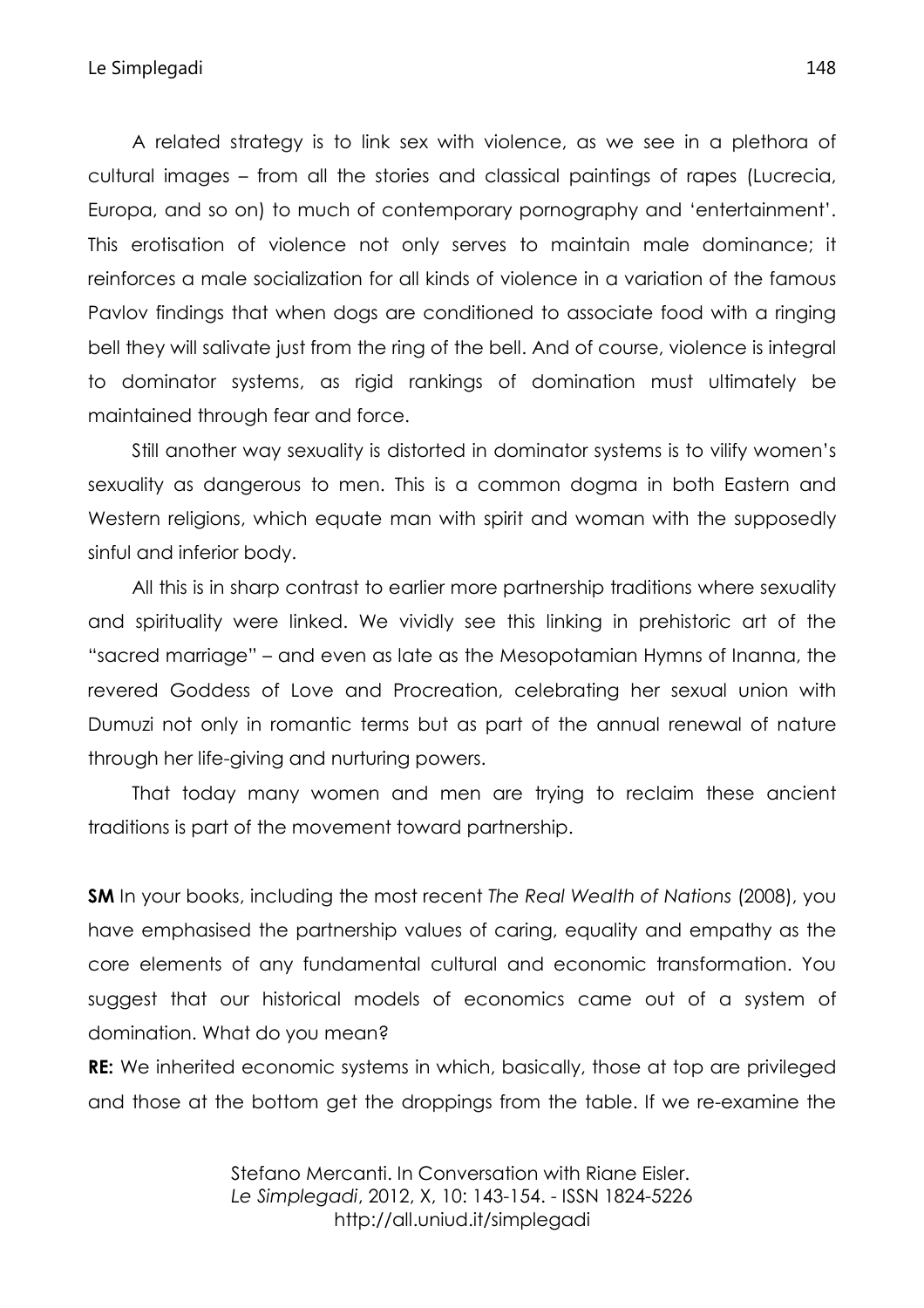critique of capitalism as unjust, violent, and exploitive, we see that it is in reality a critique of dominator systems – be they ancient or modern, Western or Eastern, feudal, monarchic, or totalitarian. Long before capitalist billionaires amassed huge fortunes, Egyptian pharaohs and Chinese emperors hoarded their nations' wealth. Indian potentates demanded tributes of silver and gold while lower castes lived in abject poverty. Middle Eastern warlords pillaged, plundered, and terrorised their people. European feudal lords killed their neighbours and oppressed their subjects. A system of top-down rankings has also characterized the two large-scale applications of the socialist "dictatorship of the proletariat": the former Soviet Union and China. Both turned out to be authoritarian, violent, and destructive of nature. And while they alleviated some economic disparities, they were hardly equalitarian (1).

We have to go beyond these old approaches. This does not mean we should discard everything from capitalism and socialism. We need both markets and central planning. But to effectively address our problems, we have to go further and deeper.

A first step is a full-spectrum economic map that no longer excludes the lifesustaining economic sectors: the natural economy, the household economy, and the community volunteer economy. Then we can build an economics of partnerism, a caring economy that gives real visibility and value to the most important human work: caring for people, starting in early childhood, and caring for nature – matters that conventional economic analyses and theories ignore.

**SM** Caring is generally considered 'soft', and therefore economically inefficient. Yet in your work you show that this is a misconception. Can you comment on this? **RE** People are not used to seeing caring and economy together, but if we think about it, this is a reflection of how accustomed we are to having uncaring values guide economics. We have also been socialised to think that caring is 'soft', 'feminine' – and hence *not* economically effective. In reality, as documented in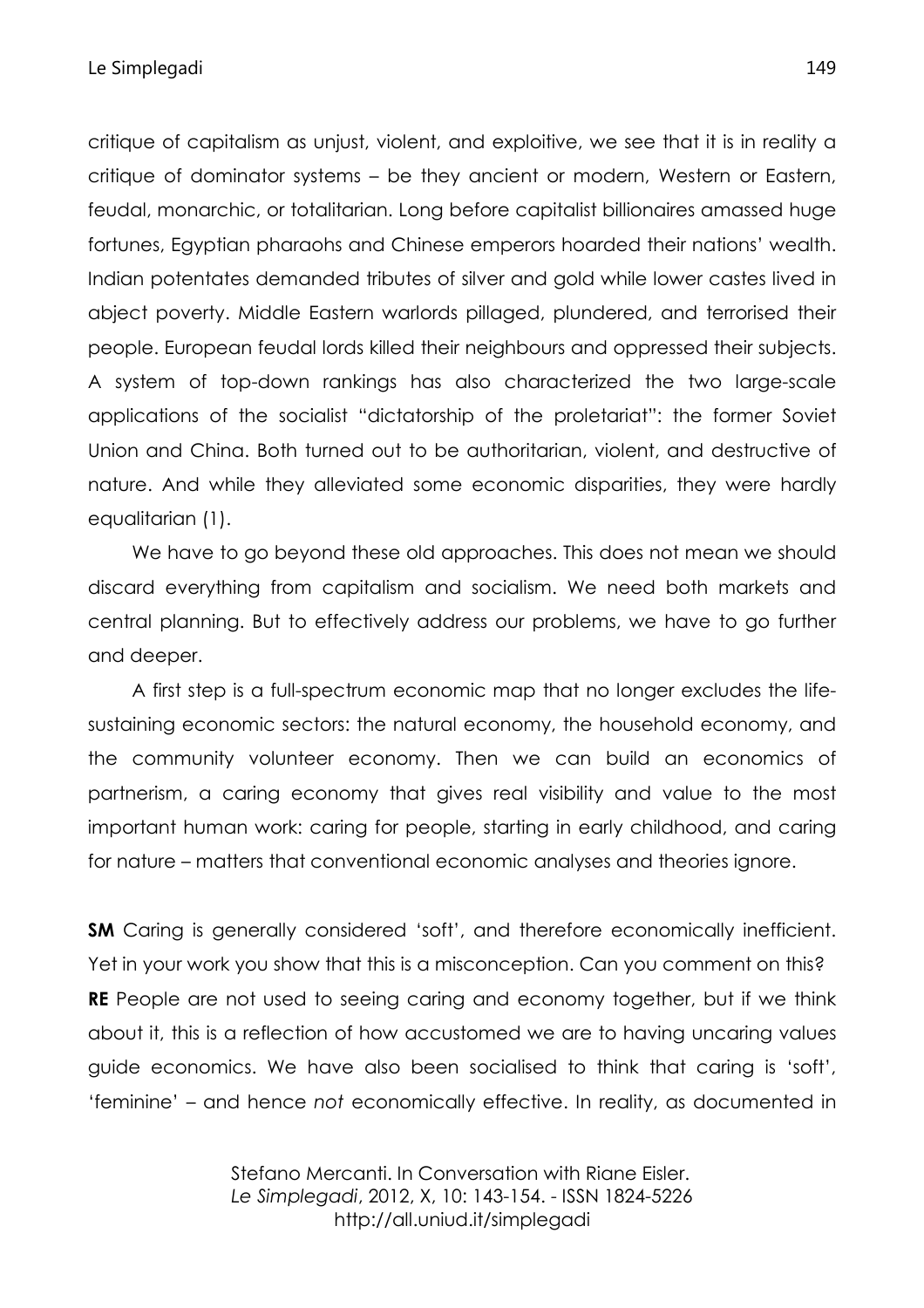my book *The Real Wealth of Nations*, caring policies and practices are very economically effective. And this is especially the case as we move from the industrial to the post-industrial era, when investment in human capacity development is essential for economic success. Not only that, studies show that caring companies do better. For example, companies regularly listed in *Working Mother* or *Fortune500* as the best companies to work for have a substantially higher return to investors.

Investing in caring also pays extremely well for nations. This is why current "austerity" measures are so wrong. We must invest in people, and cuts in childcare, education, health, and so forth are economically suicidal in the long term. It is a matter of priorities, of values – which is why to change economic systems we have to also change the larger culture.

**SM** You write of the movement toward partnership being opposed by a "hidden" system of gendered valuations". Can you elaborate?

**RE** Most people still do not think of gender in relation to economics. But this is beginning to change. For example, there is a growing recognition of a strong correlation between the status of women and a nation's quality of life.

For instance, a study based on statistics from 89 nations conducted by the Center for Partnership Studies, *Women, Men, and the Global Quality of Life,* found that in significant respects the status of women can be a better predictor of general quality of life than Gross Domestic Product or GDP, the conventional measure of a nation's economic health. Similarly, the annual World Economic Forum's Gender Gap reports show that countries with a low gender gap are more economically successful.

An obvious reason for this is that women are half the population. But there are systemic reasons – including that as long as the female half of humanity, with whom values such as caring and non-violence are associated, remains subordinate and excluded from social governance, so also will these values.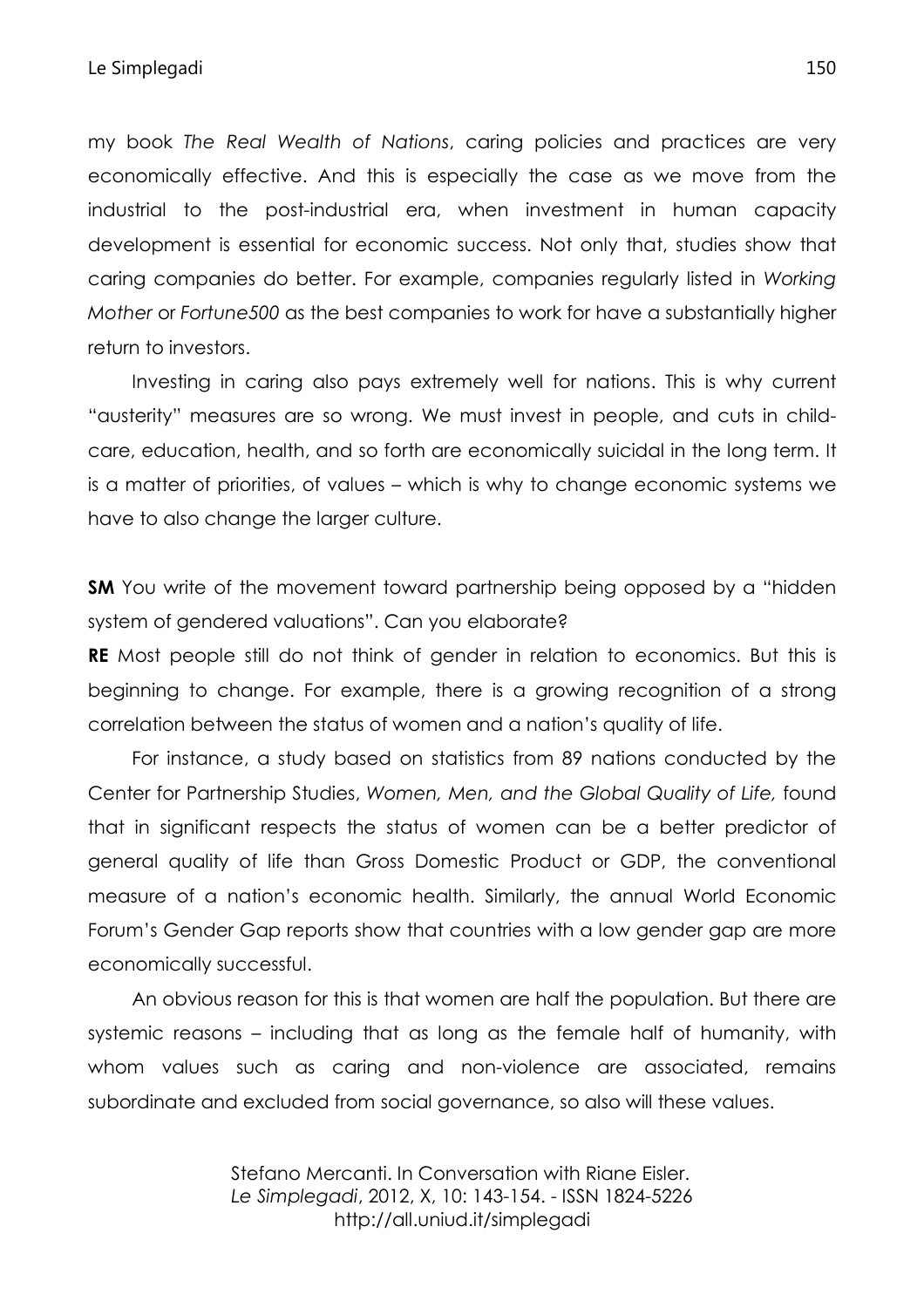Also growing is the recognition that we cannot realistically end poverty without addressing the fact that the mass of the world's poor and the poorest of the poor are women and children – and that a major reason for this is that women perform most of the unpaid care work. Not only that, both psychology and neuroscience show that our economic future heavily depends on care and education – hence fiscal support for the care-giving work performed in *both* the market and the household economic sectors is a nation's most cost-effective investment.

When I recently spoke at the United Nations General Assembly in a session on harmony with nature, I pointed out that we cannot realistically expect policies and practices that care for nature as long as caring, starting in early childhood, and keeping a clean and healthy home environment continue to be devalued because they are associated with women and the 'soft' or 'feminine'. What we are really talking about here are the most important human activities, without which we cannot have a sustainable future.

**SM** In establishing the behavioural building blocks that are needed for partnership relationships, education plays a crucial role as it can effectively accelerate "the pain to pleasure shift", as you call it in your book *Sacred Pleasure*. Also, access to quality education is an important aspect of what you call the "economy of caring". Yet universities are becoming more and more like vending sites for multinational corporations, and the Humanities are in danger of being lost. What should be particularly valued in the new universities of the future?

**RE** In my book *Tomorrow's Children: A Blueprint for Partnership Education in the 21st Century,* I propose that caring for life – for self, others, and nature – be part of education from pre-school to graduate school. And, of course, the humanities are integral to education. It is a cold and sterile life without literature, art, and music, without feelings, creativity, and a sense of meaning. Yet, as *Tomorrow's Children* points out, the canon of the humanities perpetuates many aspects of dominator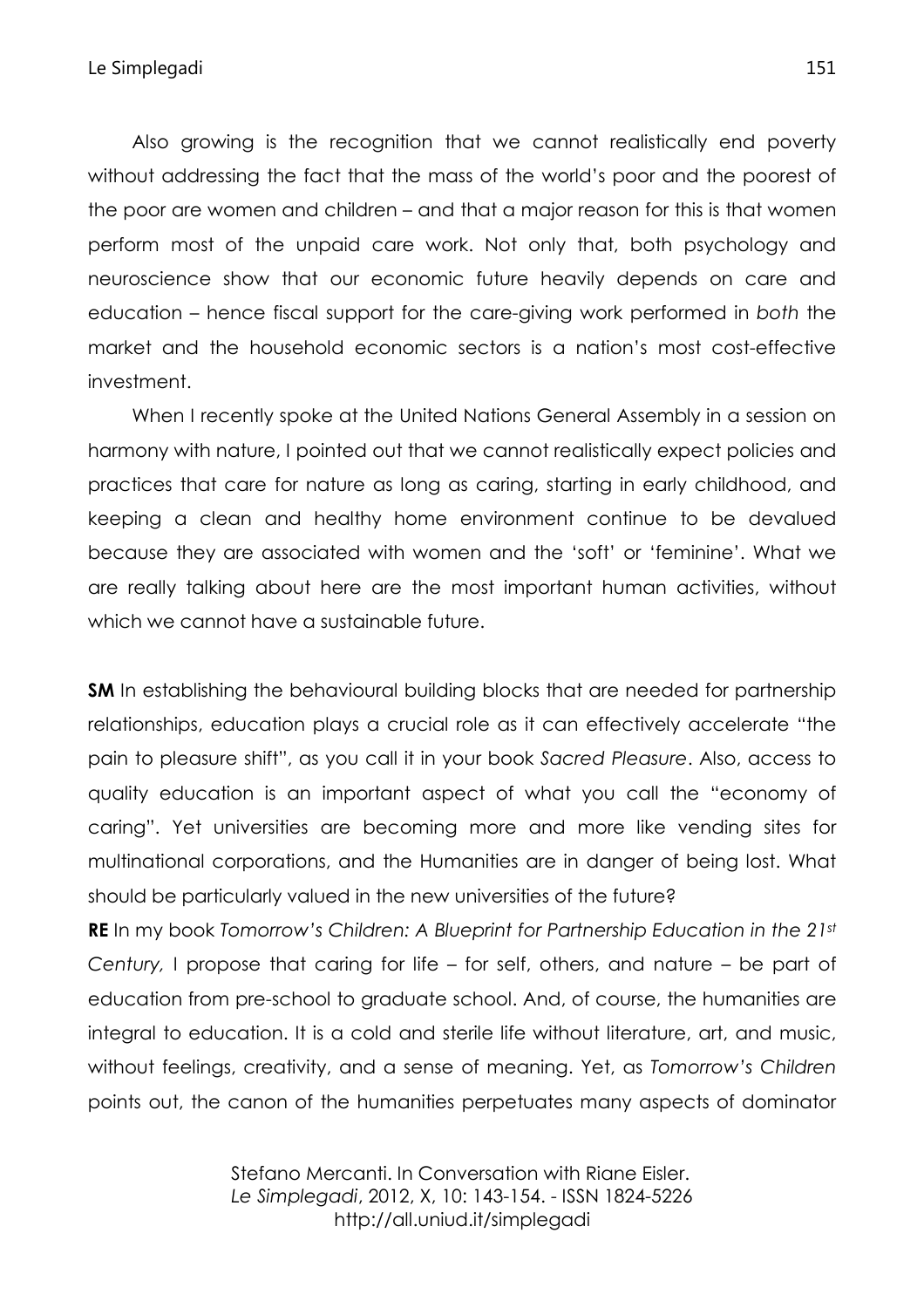systems, not only in its lack of diversity but in not critically examining beloved philosophers and other writers who present dominator systems as the only alternative, and often glorify domination and violence. The good news is that this is beginning to change, for example through the work of the Partnership Studies scholars at the University of Udine (2). The universities of the future need a more partnership-oriented perspective. The humanities curriculum should include the importance of respect for human rights in both the so-called public sphere of politics and economics and the private sphere of family and other intimate relations. And of course to merit its name, the humanities must give equal importance to both halves of humanity: male and female.

**SM** As a social activist you are the director of the Center for Partnership Studies (CPS, California), a non-profit organisation that is linked with numerous initiatives, educational programmes, associations and institutions. What are the upcoming activities you are promoting that people should know about?

**RE** Our CPS programs offer research and education. The Center's Caring Economy Campaign (CEC) focuses on changing economic policies, practices, and measurement. One of its aims is the adoption of more inclusive and accurate measures of economic health by bringing together leading economists to develop Social Wealth economic indicators that show the economic value of caring for people and nature.

A second part of the campaign is building a coalition of organizations representing women, children, faith communities, think tanks, sustainable businesses, and other groups already working for more caring policies and practices. A third part is education, especially our online webinar Caring Economy Leadership Trainings that bring together people from all over the globe. There is information on all this at http://www.caringeconomy.org as well as educational materials you can download and use.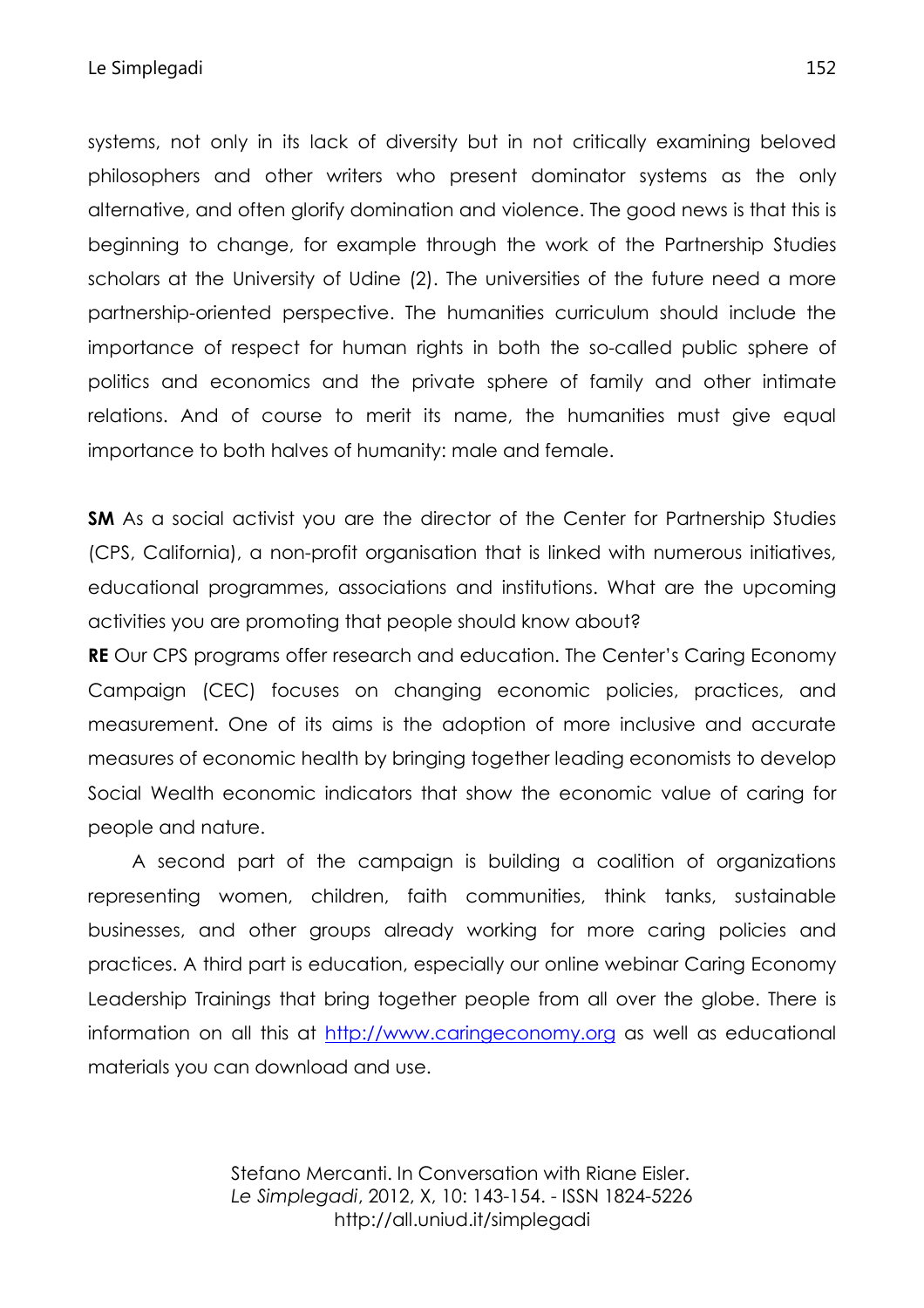This campaign is ever more urgent as automation, robotics, and soon artificial intelligence, continue to take over people's jobs. The only viable solution is an economic system that gives visibility and real value to the work only humans can do: the work of caring for other humans, particularly our children and our growing elderly population, as well as for our increasingly threatened natural environment.

Our other major program is the Spiritual Alliance to Stop Intimate Violence (SAIV) that I co-founded with Nobel Peace Laureate Betty Williams with the aim of ending traditions of violence in families, especially the global pandemic of violence against women and children that, as we move toward partnership, is finally gaining attention.

There are excellent resources for SAIV, including the "Caring and Connected Parenting Guide" that can be downloaded for free at http://www.saiv.net.

One of our goals is engaging spiritual and religious leaders to finally take a strong stand against this intimate violence. This is essential not only because this violence every year blights, and all too often takes, the lives of millions of children and women, but because if family relations based on chronic violations of human rights are considered normal and moral, they provide models for such violations in all relations. If these relations are violent, children learn that violence from those who are more powerful toward those who are less powerful is acceptable as a way of dealing with conflicts or problems – and they learn this not only on an emotional and mental level, but on a neural level.

Our latest initiative is a film now under development based on my life and work, and you can find information at http://tiroirafilms.wix.com/chalice-orblade#!home/mainPage. You can also find resources about other activities, including how you can start a book study and action group, at the CPS website http://www.partnershipway.org.

I invite readers to use these resources, and join with me in the exciting, urgently needed enterprise of helping to build that more caring and sustainable partnership future we so need and want.